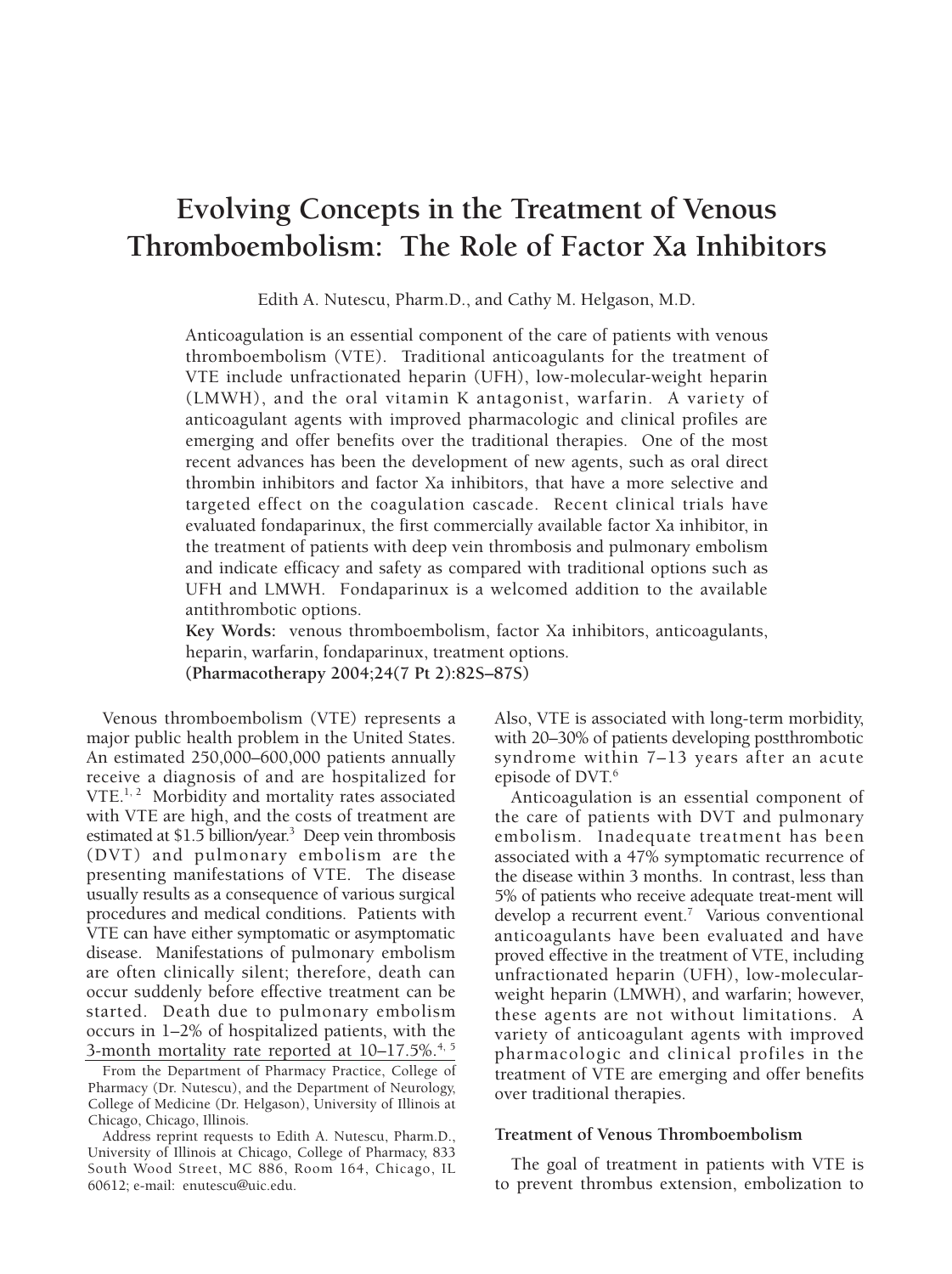the lungs, death due to pulmonary embolism, and the development of complications such as recurrent thromboembolic events and the postthrombotic syndrome. An additional goal of treatment is to achieve these objectives with therapies that minimize adverse effects and patient inconvenience. Anticoagulation is the key therapeutic component in treating patients with VTE. Pulmonary embolism and DVT are treated by using similar anticoagulant drugs and physical methods. Anticoagulation treatment for VTE can be divided into an initial phase  $(≥ 5$ days) followed by a period of long-term anticoagulation  $(≥ 3$  mo). Traditional anticoagulants for the initial and long-term treatment phases include UFH, LMWH, and warfarin.<sup>8</sup> The standard initial treatment for DVT is UFH or LMWH. For patients with pulmonary embolism, continuous, dose-adjusted, intravenous UFH still is considered the preferred treatment in many countries. Less frequently used options include thrombolytics and various physical methods. Emerging treatment options for VTE include the synthetic factor Xa inhibitors and the oral direct thrombin inhibitors.

#### **Traditional Anticoagulants**

### Heparins: UFH and LMWH

Heparin has been the mainstay anticoagulant for initial treatment of VTE for several decades. Discovered in the early 20th century, UFH is a heterogeneous mixture of glycoaminoglycans commercially isolated from porcine or bovine mucosa.9 It exerts its anticoagulant effect through a plasma cofactor, antithrombin. Unfractionated heparin binds to antithrombin by a distinct five-saccharide sequence, causing a conformational change in antithrombin. Antithrombin, in turn, inhibits thrombin (factor IIa) and factor Xa. Only larger saccharide chains (> 18 units) are able to catalyze thrombin inhibition. The smaller heparin molecules (< 18 units) containing the "high-affinity" pentasaccharide sequence accelerate inactivation of factor Xa but are unable to inactivate thrombin. Unfractionated heparin is a heterogeneous mixture of chains with molecular weights of 3000–30,000 daltons, with only one third of molecules exhibiting anticoagulant activity. Heparin has a short half-life; therefore, it must be administered parenterally.10 Various oral formulations of heparin have been investigated; however, all have limitations and none are commercially available. Heparin's nonspecific

binding to a number of plasma and cellular proteins results in decreased bioavailability and substantial interpatient variability in anticoagulant response. Therefore, when given in therapeutic doses, UFH requires frequent laboratory monitoring to assess the level of anticoagulation, as measured by activated partial thromboplastin time (aPTT).<sup>10</sup>

Unfractionated heparin dosed to achieve aPTT greater than 1.5 is effective in the initial treatment of VTE. Attaining an adequate level of anticoagulation quickly after starting heparin therapy is crucial, as the risk of VTE recurrence is significantly higher in patients with an aPTT ratio less than 1.5 during the first few days of therapy. Therefore, an adequate bolus dose of UFH should be given, and frequent aPTT monitoring, every 6 hours, is indicated during the first 24 hours of infusion. The initial phase of heparin therapy needs to be followed by long-term anticoagulation with warfarin. Warfarin can be started on the first day of UFH therapy and should be continued for at least 3–6 months, or longer if indicated. Heparin therapy must be continued for at least 4–5 days and until concurrent use with warfarin has achieved an international normalized ratio (INR) of 2–3 for at least 48 hours. In patients with more complicated DVT or major pulmonary embolism, UFH can be continued for approximately 10 days.<sup>11</sup>

The LMWHs are derived by chemical or enzymatic depolymerization of UFH, resulting in shorter heparin chains of 3800–5000 daltons. The LMWHs inactivate thrombin to a lesser extent than does UFH because the smaller molecular fragments cannot bind both thrombin and antithrombin simultaneously. The LMWHs have an enhanced affinity for inhibiting factor Xa, compared with their activity against thrombin. Factor Xa:IIa ratios for LMWHs are agent specific and range from  $4:1-2:1.^{10}$  The LMWHs have substantially improved pharmacodynamic and pharmacokinetic properties compared with those of UFH. The LMWHs display a lesser extent of binding to plasma and cellular proteins than does UFH, resulting in a more predictable anticoagulant response. Consequently, routine monitoring of the intensity of anticoagulation and dosage adjustments are not required.<sup>10</sup> In addition, LMWHs have longer plasma half-lives, allowing once- or twice-daily administration, improved subcutaneous bioavailability, and dose-independent clearance.<sup>12</sup> Thrombotic complications, including the risk of heparin-induced thrombocytopenia (HIT), occur to a much lesser extent with LMWH than with UFH. However, LMWH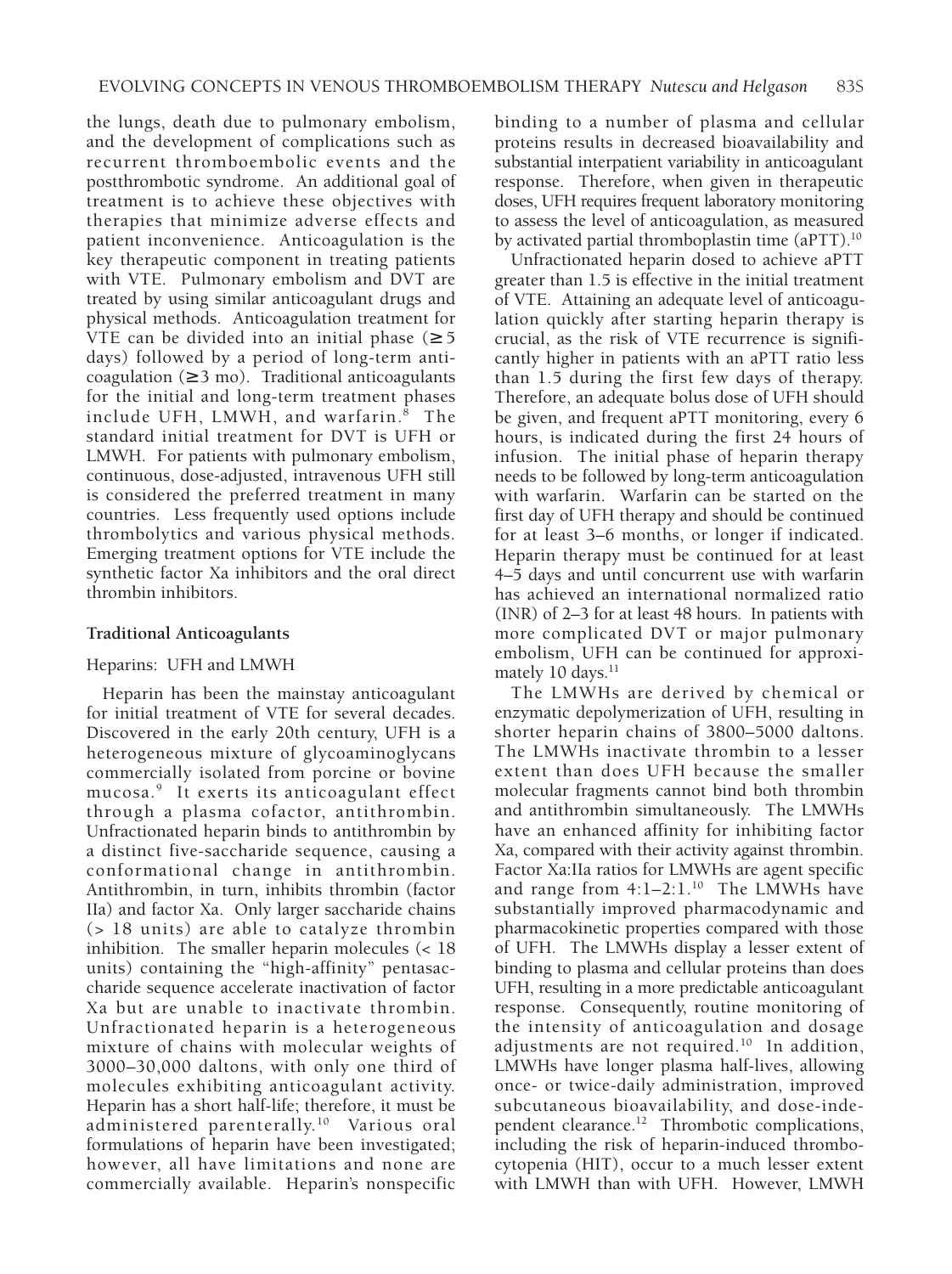cross-reacts with UFH and should not be given as an alternative anticoagulant in patients with HIT.10, 13

The use of LMWHs in the treatment of VTE has been well established. Several clinical trials have confirmed their efficacy, safety, and costeffectiveness over those of UFH.<sup>13-16</sup> Metaanalyses of LMWHs in the treatment of VTE also have shown that LMWHs are at least as effective as UFH in preventing recurrent thromboembolic events.17, 18

Despite the advances offered by the LMWHs, these agents have limitations. Due to their relatively short half-life, twice-daily rather than once-daily dosing often is required. In addition, the potential for treatment failure is increased due to the lack of dosing guidelines, resulting in underdosing these agents in obese patients.

### Oral Anticoagulants: Warfarin

The initial treatment phase of VTE with UFH or LMWH is continued by treatment with oral anticoagulants. These agents interfere with the metabolism of vitamin K, inhibiting the synthesis of biologically active coagulation factors II, VII, IX, and X. Warfarin, discovered in the early 1940s, is the most widely used oral anticoagulant in North America. Warfarin's efficacy is influenced by significant interindividual variations such as dietary fluctuations in vitamin K, drug interactions, and genetic factors. Warfarin has a narrow therapeutic index, indicating a relatively small margin between safety and toxicity. Frequent laboratory monitoring of warfarin's anticoagulant effect by means of the INR is required to allow for dosage adjustments that aid in attaining efficacy without compromising safety.

Owing to the slow onset of the effect of warfarin, a stable anticoagulant response may not be achieved until 5 or more days after the start of treatment or any change in dosage. Patient response to warfarin is highly variable. Although the average daily dose to maintain patients within the appropriate therapeutic range is 4–5 mg, dosage requirements range from less than 1 mg/day to more than 20 mg/day to reach a similar end point.19 Adjusted-dose warfarin at an INR goal of 2.5 (range 2.0–3.0) is the standard for the treatment of VTE. Higher INR levels tend to increase the occurrence of bleeding without additional benefit in reducing VTE. Warfarin should be started in conjunction with UFH or LMWH once the diagnosis of VTE is confirmed. Heparin or LMWH should be continued concomitantly with warfarin for a minimum of 5 days and until the INR is greater than 2.0 for 48 hours. Warfarin then should be continued for at least 3–6 months. Patients at high risk, such as those with recurrent VTE, hypercoagulable states, or cancer, should receive long-term anticoagulation therapy.8 Warfarin is contraindicated during pregnancy (especially during wks 6–12) as it crosses the placenta and can cause fetal malformations and spontaneous abortion. The longterm therapy of choice in pregnant patients with VTE is subcutaneous LMWH or UFH given at treatment dosages.<sup>8</sup>

#### **Emerging Anticoagulants**

## Oral Direct Thrombin Inhibitors

The direct thrombin inhibitors bind with thrombin to prevent an interaction between the enzyme and substrates. Advantages of direct thrombin inhibitors include a targeted specificity for thrombin, the ability to inactivate clot-bound thrombin, and an absence of plasma protein and platelet interactions that can lead to complications such as HIT. Unlike heparin, direct thrombin inhibitors do not require antithrombin as a cofactor and do not bind to plasma proteins. Therefore, they produce a more predictable anticoagulant effect, and variability of patient response is relatively low compared with that of other drug classes.<sup>12</sup>

Direct thrombin inhibitors include recombinant hirudin (lepirudin) and smaller synthetic derivatives such as hirulog or bivalirudin. Argatroban belongs to a family of small direct thrombin inhibitors that bind noncovalently to the enzyme's active site.<sup>20</sup> Similar agents include napsagatran, melagatran, and melagatran's parent molecule, ximelagatran. Ximelagatran is a novel oral direct thrombin inhibitor that is under development. Clinical evidence suggests that ximelagatran has a wider therapeutic index than that of warfarin, displays a low interindividual variability, and has a linear pharmacokinetic and pharmacodynamic profile; therefore, it may not require monitoring of its anticoagulant effect. 20 Ximelagatran is in advanced phases of clinical development and is being evaluated for the treatment of VTF<sup>21</sup>

#### Selective Factor Xa Inhibitors

Factor Xa inhibitors have a selective and targeted effect on clotting factors within the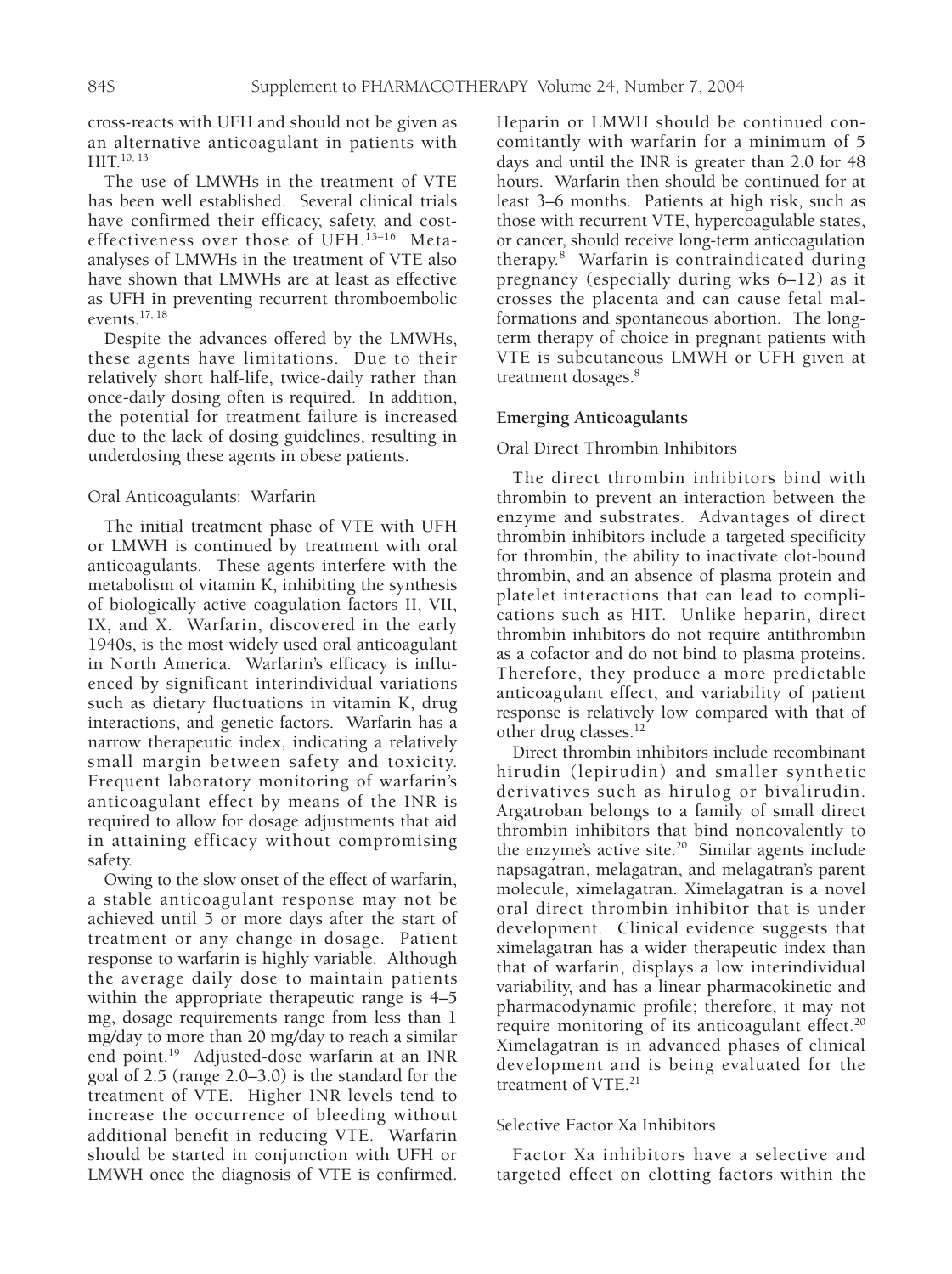coagulation cascade. Similar to thrombin, factor Xa can be inhibited directly or indirectly. The direct inhibitors bind to factor Xa without a cofactor, thus blocking its activity. Direct factor Xa inhibitors in development include tick anticoagulant peptide, YM-60828, and the orally active agent, DX-9065A.22–24 Indirect factor Xa inhibitors, such as fondaparinux, have a higher affinity for antithrombin than do the naturally occurring pentasaccharides, with a greater inhibitory activity against factor Xa than that of heparin or LMWH. Fondaparinux is a synthetic version for the pentasaccharide sequence of heparin that leads to antithrombin-mediated factor Xa inactivation.<sup>24</sup> Fondaparinux leads to the inhibition of thrombin generation, without a direct effect on thrombin itself. In addition, a minimal amount of thrombin is retained, which may have clinical advantages in wound healing.25

As a synthetic entity, fondaparinux offers the advantages of no risk of animal pathogen transmission, batch-to-batch consistency, and unlimited sourcing.<sup>24</sup> Unlike the heparins, fondaparinux does not affect platelet function and does not react with heparin–platelet factor 4 antibodies, thus lessening the risk of HIT.<sup>26, 27</sup> Fondaparinux was approved by the United States Food and Drug Administration in December 2001 for the prophylaxis of DVT in patients undergoing hip fracture, hip replacement, and knee replacement surgeries. Fondaparinux is administered by subcutaneous injection, and owing to its predictable pharmacokinetic profile and no variations in dose response, it does not require monitoring of its anticoagulant effect. Fondaparinux has a half-life of 17–21 hours, allowing the convenience of once-daily administration.<sup>28</sup>

In the treatment of VTE, fondaparinux compared favorably with dalteparin in a phase II study.29 This study was a double-blind, randomized, parallel-group, dose-finding trial that compared fondaparinux with dalteparin in 456 patients. Patients were treated with subcutaneous fondaparinux 5.0, 7.5, or 10.0 mg once/day or with subcutaneous dalteparin 100 IU/kg twice/day for 5–10 days. The primary efficacy outcome was the change in thrombus mass as determined by compression ultrasonography in combination with perfusion lung scintigraphy performed at baseline and repeated on day  $7 \pm 1$ . Overall, 45.2% of fondaparinux-treated patients and 48.7% of dalteparin-treated patients had a positive outcome (absolute difference 3.5%, 95% confidence interval [CI] -7.2–15%).

The secondary efficacy outcome included the rate of DVT, pulmonary embolism, and other VTE events up to day 97 in patients with symptomatic extension or recurrent VTE. Recurrent VTE occurred in 2.4% of the fondaparinuxtreated patients and 5% of dalteparin-treated patients (95% CI -2.1–10.1%). The rate of major bleeding did not differ significantly between the treatment groups. This trial demonstrated that fondaparinux appears to be a safe and effective agent in the treatment of patients with DVT and that it was effective across a wide dose range.

After the experience in the phase II study, two recent, large, randomized, phase III trials were conducted to assess the efficacy of fondaparinux in the treatment of DVT (MATISSE-DVT)<sup>30</sup> and pulmonary embolism (MATISSE-PE).<sup>31</sup> The DVT study (2212 patients) was a double-blind design and the pulmonary embolism study (2213 patients) was an open-label design to allow patients in the fondaparinux arm to be discharged early if considered medically appropriate.

In the DVT study, the comparator was the LMWH enoxaparin 1 mg/kg given subcutaneously twice/day, and in the pulmonary embolism study the comparator was continuous intravenous infusion UFH.30 Fondaparinux 7.5 mg was administered subcutaneously once/day for patients weighing 50–100 kg, and for patients weighing less than 50 kg or more than 100 kg, 5 and 10-mg doses were given, respectively. In both studies, the initial treatment was given for at least 5 days and until an INR of 2–3 was reached with the vitamin K antagonists. The primary efficacy outcome was recurrent VTE during 3 months of follow-up, and the main safety outcomes were major bleeding and death.

In the pulmonary embolism trial, the intent-totreat analysis showed that 42 (3.8%) of the 1103 fondaparinux-treated patients had recurrent VTE, compared with 56 (5%) of the 1110 UFH-treated patients, for an absolute difference of -1.2% in favor of fondaparinux (95% CI -3.0–0.5%).<sup>31</sup> This corresponded to a relative risk reduction of 25%. Major bleeding during the initial treatment phase was not different between the two groups: 1.3% and 1.1% in the fondaparinux and UFH groups, respectively. Mortality rates at 3 months were also comparable in the two groups. An additional interesting observation was reported in a subgroup analysis of patients with active cancer. Recurrent VTE occurred in 10 (8.9%) of 112 patients in the fondaparinux group and in 22 (17.2%) of 128 patients in the UFH group. In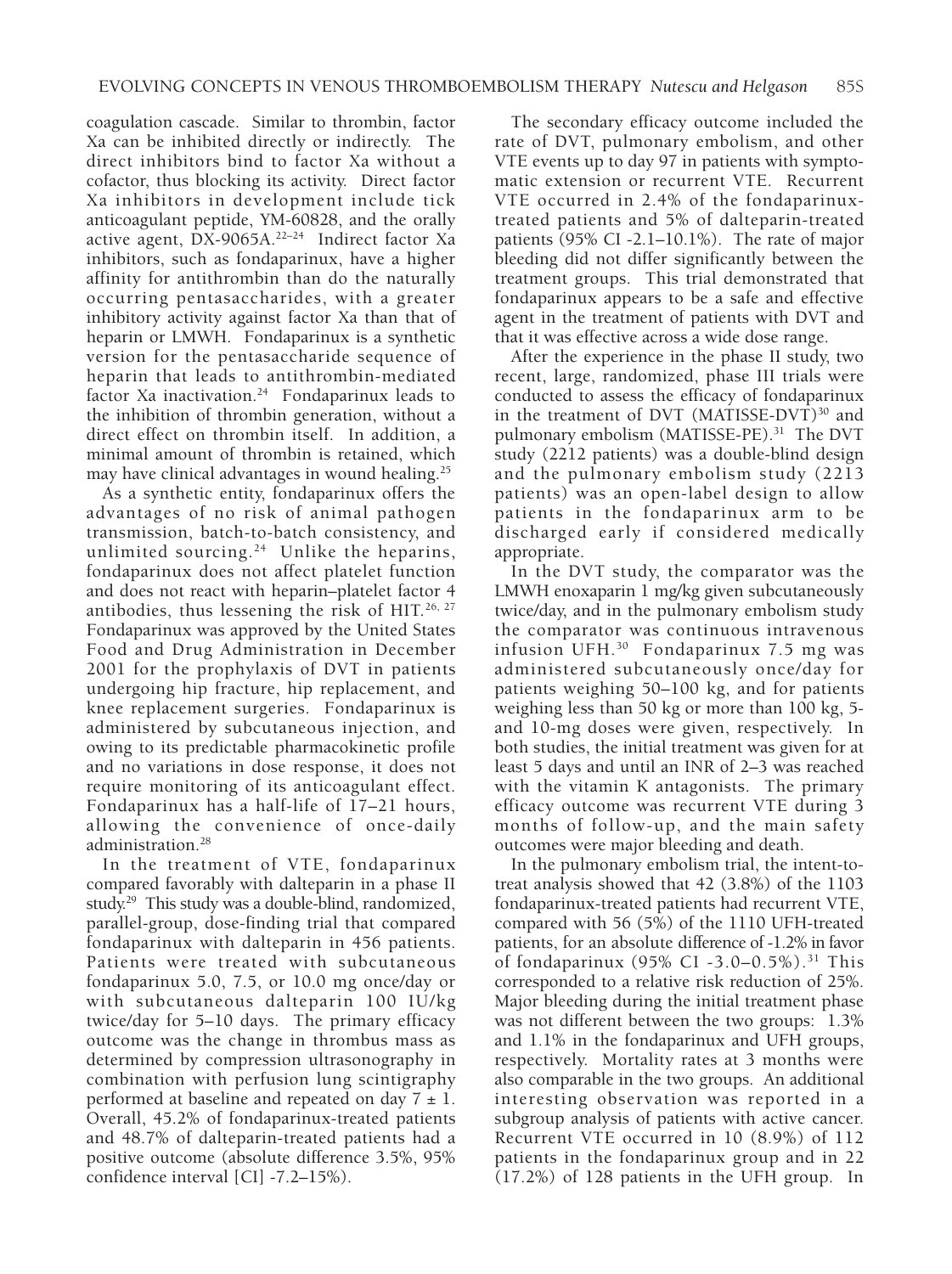addition, approximately 15% of the patients received fondaparinux in part on an outpatient basis, offering a more convenient and more economic option to in-hospital administered UFH.

Similar to the pulmonary embolism study, the DVT study, which was presented at the XIX Congress of the International Society of Thrombosis and Haemostasis, showed that fondaparinux was not inferior to the comparator enoxaparin, with no difference in bleeding complications.

Therefore, these trials demonstrate that oncedaily, subcutaneous fondaparinux is at least as effective and as safe as UFH and LMWH in the treatment of patients with DVT and pulmonary embolism, respectively. The pulmonary embolism study has the largest randomized database that suggests that fondaparinux is a safe and effective alternative to UFH in the treatment of pulmonary embolism. As "direct" evidence from large randomized clinical trials on the efficacy of LMWH in the treatment of acute symptomatic pulmonary embolism is still limited, fondaparinux will be a welcomed addition to the available anticoagulants used for this indication, offering the advantage of a single drug regimen for symptomatic DVT or pulmonary embolism. In addition, fondaparinux offers the convenience of fixed, subcutaneous, once-daily dosing based on a predefined weight category for most patients. Finally, the ability to transition patients to the outpatient setting while receiving fondaparinux will reduce patient inconvenience and decrease the overall cost of treatment.

#### **Conclusion**

Venous thromboembolism is a major but often overlooked health care problem that results in significant morbidity, mortality, and resource expenditures. The efficacy of anticoagulation therapy has been well documented in patients with VTE; however, traditional anticoagulants have limitations in practice. The emerging novel anticoagulants such as the oral direct thrombin inhibitors and the synthetic factor Xa inhibitors are promising and offer potential benefits over current therapies. In particular, the selective factor Xa inhibitor, fondaparinux, offers the advantage of a single, convenient drug regimen for treating symptomatic DVT or pulmonary embolism and thus is a welcomed addition to the available anticoagulant treatments.

#### **References**

- 1**. Anderson FA Jr, Wheeler HB, Goldberg RJ, et al**. A population-based perspective of the hospital incidence and case-fatality rates of deep vein thrombosis and pulmonary embolism: the Worcester DVT study. Arch Intern Med 1991;151:933–8.
- 2**. Zamorski MA, Opdycke RC**. Advances in the prevention, diagnosis and treatment of deep venous thrombosis. Am Fam Physician 1993;47:457–69.
- 3**. Rooke TW, Osmundson PJ**. Heparin and the in-hospital management of deep venous thrombosis: cost considerations. Mayo Clin Proc 1986;61:198–204.
- 4**. Rosendaal FR**. Venous thrombosis: a multicausal disease. Lancet 1999;353:1167–73.
- 5**. Goldhaber SZ**. Pulmonary embolism. N Engl J Med 1998;339:93–104.
- 6**. Janssen MC, Haenen JH**. Clinical and haemodynamic sequelae of deep venous thrombosis: retrospective evaluation after 7–13 years. Clin Sci (Colch) 1997;93:7–12.
- 7**. Brandjes DP, Heijboer H, Buller HR, et al**. Acenocoumarol and heparin compared with acenocoumarol alone in the initial treatment of proximal-vein thrombosis. N Engl J Med 1992;327:1485–9.
- 8**. Hyers TM, Agnelli G, Hull RD, et al**. Antithrombotic therapy for venous thromboembolic disease. Chest 2001;119(suppl 1):S176–93.
- 9**. Hirsh J, Fuster V**. Guide to anticoagulant therapy. I. Heparin. American Heart Association. Circulation 1994;89:1449–68.
- 10**. Hirsh J, Warkentin TE, Shaughnessy SG, et al**. Heparin and low-molecular-weight heparin: mechanisms of action, pharmacokinetics, dosing, monitoring, efficacy, and safety. Chest 2001;119(suppl 1):S64–94.
- 11**. Turpie AGG, Chin BPS, Lip GYH**. Venous thromboembolism: treatment strategies. BMJ 325;2002:948–50.
- 12**. Weitz JI, Hirsh J**. New anticoagulant drugs. Chest 2001; 119(suppl 1):S95–107.
- 13**. Hull RD, Raskob GE, Brant RF, et al**. Low-molecular-weight heparin vs heparin in the treatment of patients with pulmonary embolism. Arch Intern Med 2000;160:229–36.
- 14**. Simonneau G, Charbonnier B, Decousus H, et al**. Subcutaneous low-molecular-weight heparin compared with continuous intravenous unfractionated heparin in the treatment of proximal deep vein thrombosis. Arch Intern Med 1993;153:1541–6.
- 15**. Hull RD, Raskob GE, Pineo GF, et al**. Subcutaneous lowmolecular-weight heparin compared with continuous intravenous heparin in the treatment of proximal-vein thrombosis. N Engl J Med 1992;326:975–82.
- 16**. Simonneau G, Sors H, Charbonnier B, et al**. A comparison of low-molecular-weight heparin with unfractionated heparin for acute pulmonary embolism. N Engl J Med 1997;337:663–9.
- 17**. Dolovich LP, Ginsberg JS, Douketis JD, Holbrook AM, Cheah G**. A meta-analysis comparing low-molecular-weight heparins with unfractionated heparin in the treatment of venous thromboembolism: examining some unanswered questions regarding location of treatment, product type, and dosing frequency. Arch Intern Med 2000;160:181–8.
- 18**. Gould MK, Dembitzer AD, Doyle RL, Hastie TJ, Garber AM**. Low-molecular-weight heparins compared with unfractionated heparin for treatment of acute deep venous thrombosis: a metaanalysis of randomized, controlled trials. Ann Intern Med 1999;130:800–9.
- 19**. Hirsh J, Dalen JE, Anderson DR, et al**. Oral anticoagulants: mechanism of action, clinical effectiveness, and optimal therapeutic range. Chest 2001;119(suppl 1):S8–21.
- 20**. Nutescu EA, Wittkowsky AK**. Direct thrombin inhibitors for anticoagulation. Ann Pharmacother 2004;38:99–109.
- 21**. Nutescu E, Racine E**. Traditional versus modern anticoagulant strategies: summary of the literature. Am J Health-Syst Pharm 2002;59(suppl 6):S7–14.
- 22**. Turpie AGG, Gallus AS, Hoek JA, for the Pentasaccharide Investigators**. A synthetic pentasaccharide for the prevention of